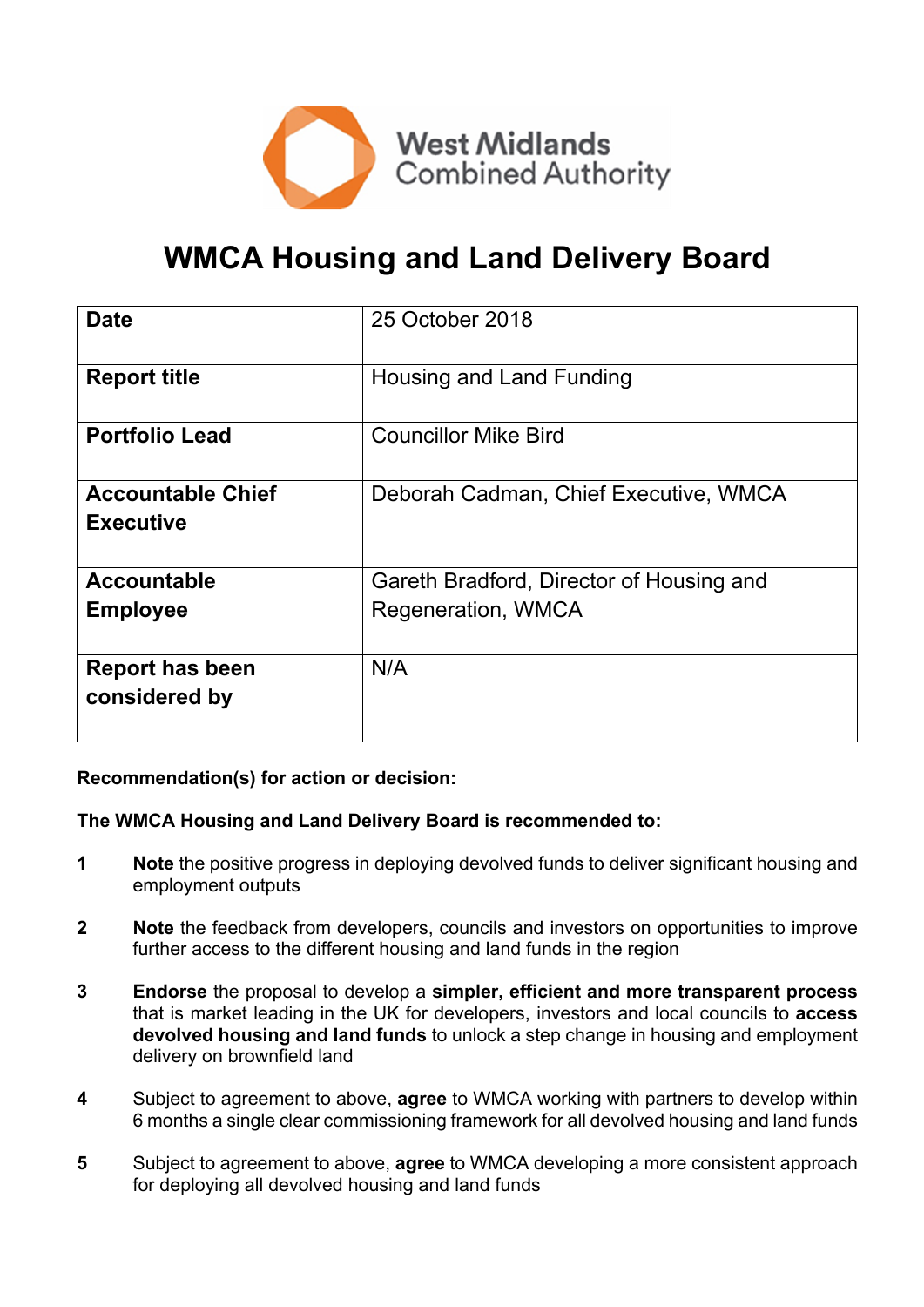- **6 Endorse** the proposal to create a **clear set of criteria** that enables the Housing and Land Board to deploy funding in a manner which is consistent and more closely aligns deployment of land funds with delivering the strategic housing and regeneration goals of the WMCA and wider goals of the WMCA (e.g. inclusive growth toolkit).
- **7** Subject to agreement to above, **note** that a working draft proposal for a single clear commissioning framework built around a clear set of criteria will be presented to the December meeting of the Housing and Land Board.

#### **1.0 Purpose**

- 1.1 The purpose of this report is to review the existing processes for the utilisation of devolved housing and land funds and to specifically identify opportunities to enhance the operation of these funds. This is to ensure that the targets associated with such funding on housing delivery and job creation are achieved and exceeded. The report explicitly does not consider or make proposals in relation to the operation of other WMCA funds.
- 1.2 Getting this process right is critical tranches of payment of funds from Government are now dependent on housing and employment outputs and spend being achieved from funds that have already been secured. Our bids for future funding will be more successful if we can show funding turns into outputs in the region and that we have exemplary delivery capability, capacity and assurance processes. A track record of proactive delivery and clear assurance is also required to attract essential private investment.
- 1.3 We have worked with councils, investors and developers to develop proposals that will maximise our ability to deliver the ambitious targets agreed by the Board and draw down tranches of HMG money. The report recommends preparing new WMCA assurance and commissioning frameworks which will ensure that the Housing and Land Board has clear oversight of delivery. This means we can all ensure timely and effective decision making, whilst allowing for administration of funds to be undertaken in various ways and by different bodies within that framework.

# **2.0 Background**

- 2.1 First, all Leaders of the West Midlands have signed up to an ambitious target on supply of new homes (215,000 homes by 2031), on quality, on type (increasing utilisation of modular construction) and location (80%+ on brownfield land). Ambitious targets on employment have also been set by the WMCA Strategic Economic Plan including 500,000 new jobs and 1,600 ha of employment land by 2030. It is clear that those ambitious goals can only be achieved with significant new investment and a 'best in class' process for our key customers to access the funding they need when they need it.
- 2.2 Second, under the Housing Deal submitted by this Board to Government earlier this year and recent bids for HMG money for the region (e.g. HIF), the WMCA has been made increasingly responsible by Government for securing the delivery of the housing, employment and land remediation outputs associated with devolved housing and regeneration funds, so we must show clear delivery assurance and governance.
- 2.3 Third, and in light of feedback at the September Housing and Land Board, it is vital that funding decisions relating to the £610m of devolved housing and land funds, including the Housing Deal, are closely aligned to the strategic housing and regeneration goals of WMCA and link more closely to the wider goal of inclusive growth.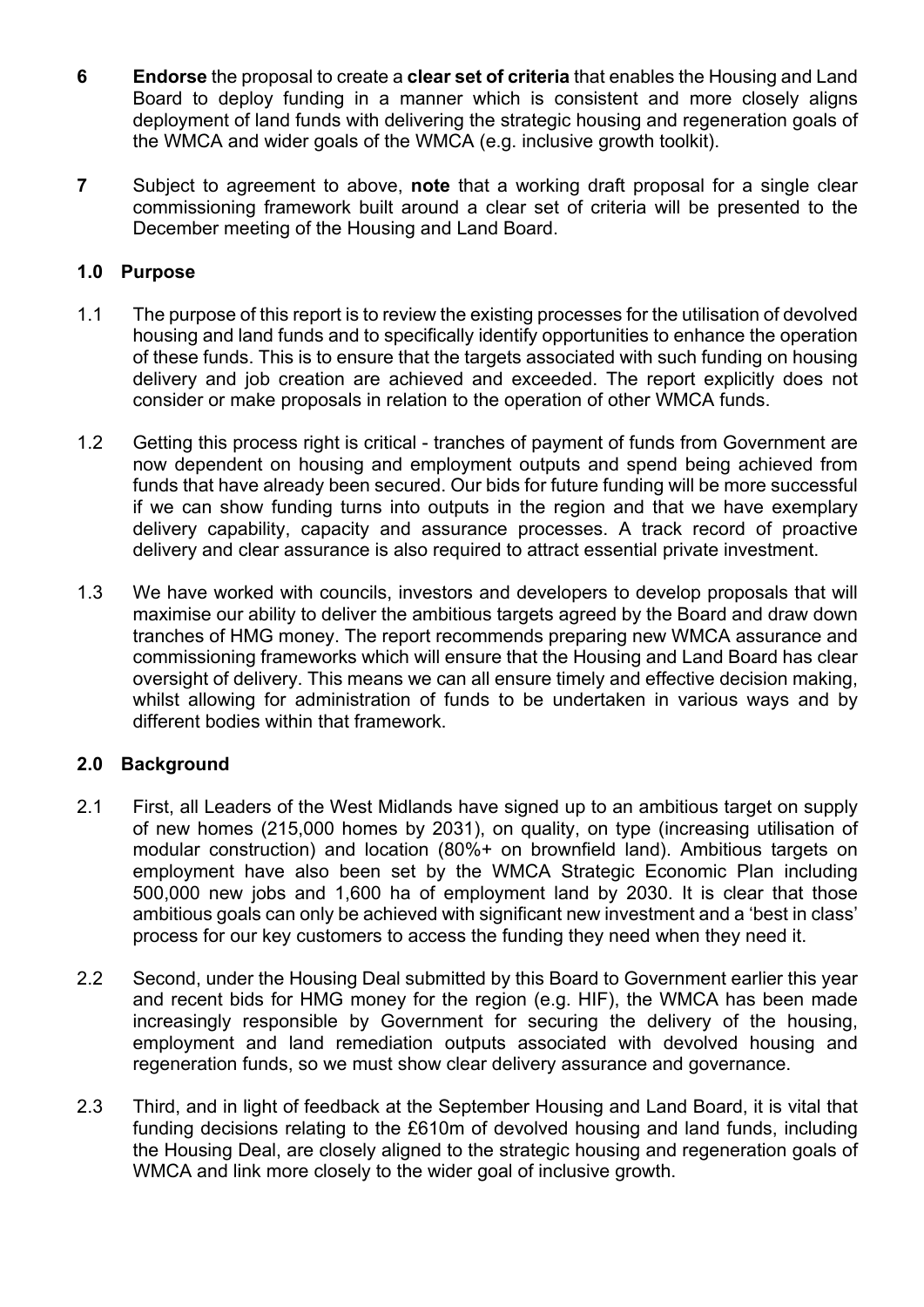# **3.0 Success to date**

3.1 The WMCA has a number of devolved funds which are to be utilised towards housing, employment and land remediation. These currently include:

| <b>Fund</b>           | <b>Collective</b>                                                                                                           | <b>Land Remediation Fund (£200m total)</b>                                         |                                                                                                     |
|-----------------------|-----------------------------------------------------------------------------------------------------------------------------|------------------------------------------------------------------------------------|-----------------------------------------------------------------------------------------------------|
|                       | <b>Investment Fund</b><br>(CIF)                                                                                             | <b>Brownfield Land</b><br>and Property<br><b>Development Fund</b><br><b>BLPDF)</b> | <b>Land and Property</b><br><b>Investment Fund</b><br>(LPIF)                                        |
| <b>Value</b>          | £70m                                                                                                                        | £50m                                                                               | £53m (further<br>£97m<br>provisionally<br>identified subject<br>to performance of<br>first tranche) |
| <b>Managed by</b>     | <b>West Midlands</b><br><b>Development</b><br>Capital                                                                       | <b>West Midlands</b><br><b>Development</b><br><b>Capital</b>                       | <b>Black Country</b><br><b>LEP</b>                                                                  |
| <b>Final decision</b> | <b>WMCA Leadership</b><br>Team (up to £5m),<br><b>Investment Board</b><br>$(£5m to £20m)$ or<br><b>WMCA Board</b><br>(£20m+ | <b>Investment Board</b><br>$(£5m to £20m)$ or<br><b>WMCA Board</b><br>$(E20m+)$    | <b>Black Country</b><br><b>Joint Committee</b>                                                      |

- 3.2 The various funds are making important contributions to securing the housing and regeneration goals of the WMCA set out in the WMCA Business Plan, Strategic Economic Plan and Housing Deal. Of the whole £270m devolved to date, £103.3m of funding has received final approval. The anticipated direct outputs associated with the approved funding are:
	- 3,000 jobs created
	- 80 hectares of remediated brownfield land
	- 140,000 sqm of commercial floorspace
	- 2,000 new homes

# **4.0 The Need for a More Consistent and Efficient System**

- 4.1 The September 2018 meeting of the Housing and Land Delivery Board requested that the WMCA investigate whether there are opportunities to enhance the operation of the various funds detailed above to enable an even greater degree of consistency and more timely deployment. This will support the aspiration for the West Midlands to become the most frictionless region for investment in the country and gives the region the best possible chance for achieving its ambitious housing and employment goals.
- 4.2 **To address the question of greater consistency**, officers in councils and LEPs across the region have worked together to develop different options for improving consistency. *The clear consensus is that we should start to develop a single commissioning framework for all devolved housing and land funds.* We understand from the private sector this would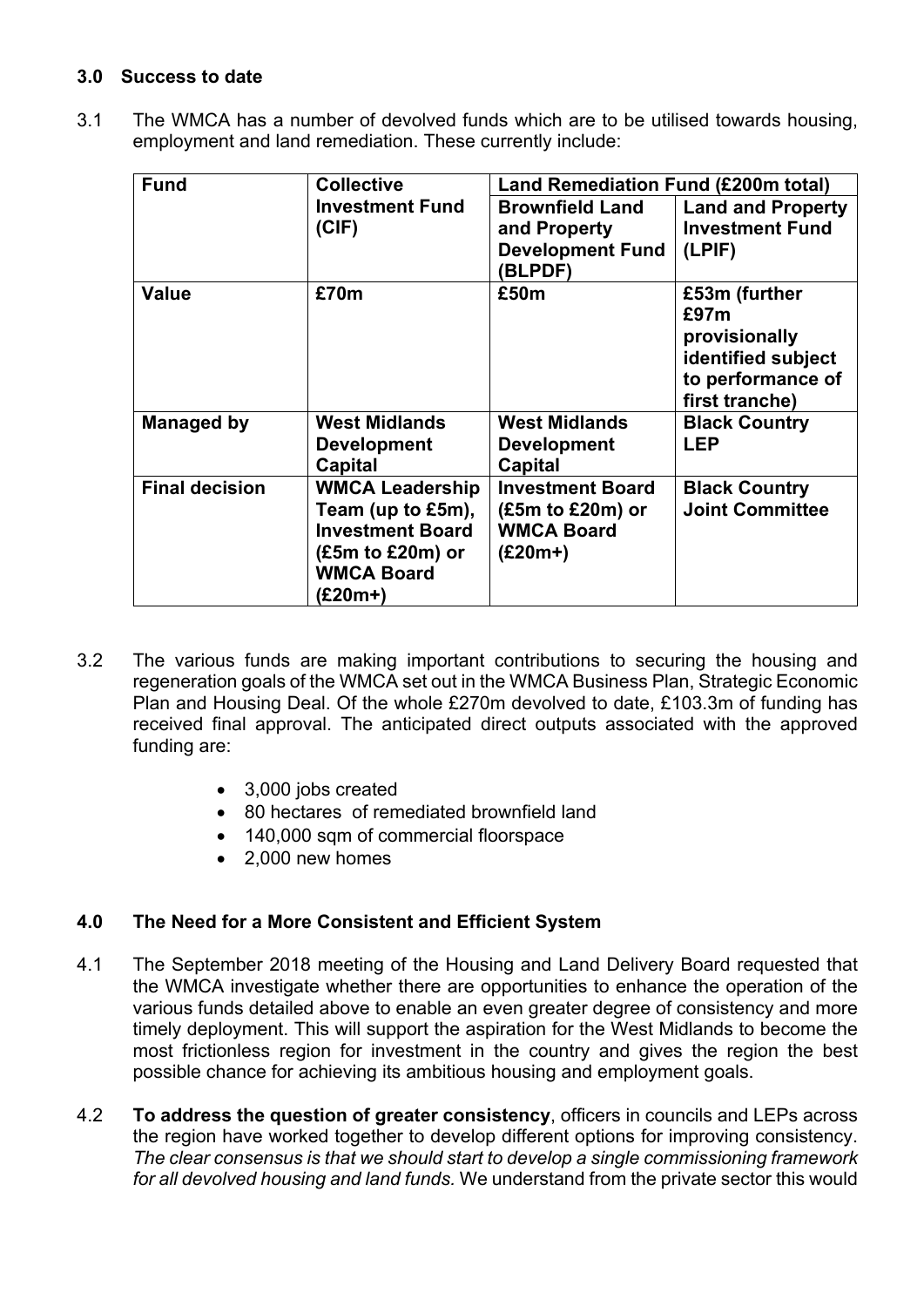be greatly welcomed, significantly improving the opportunity to secure new and additional private sector interest and investment.

- 4.3 **To address the question of efficiency**, we have explored the processes for decisions to be made on funding having taken into account the differences in circumstances across the region. We have compared the funds being run in the region with those of land and investment funds elsewhere (e.g. Gloucestershire, Oxfordshire). The WMCA operated CIF and BLPDF currently use the WMCA commissioning processes. However, the LPIF currently operates a separate, and significantly different, commissioning process.
- 4.4 Different approaches respond to different local situations but, with an overarching funding package being made available across the region there is now the opportunity for a greater degree of consistency of approach to secure wider strategic objectives.
- 4.5 Our conclusion is to build on best practice, from both within the region and beyond, so that as far as possible we move all our systems for deciding on housing, employment and land remediation funds to a more efficient, consistent and appropriately flexible approach. It is suggested that this should include 3 steps of scrutiny (expert pre-scrutiny, senior officer scrutiny and recommendation, leaders decide). The system, including the governance and monitoring processes, will need to be developed in partnership over the coming months. As agreed at the September Housing and Land Board, the system should be founded on a clearly articulated set of principles and defined criteria.

#### **5.0 Overarching principles**

- 5.1 It is proposed the following overarching principles are used as the basis of developing the new approach:
	- **a)** Funding as a whole must be prioritised to maximise overall financial and policy benefits. Working in partnership and a focus on delivery are key requirements to ensure that the process is as efficient and effective as possible to enable speedy decision making.
	- **b)** The process should ensure that the Housing and Land Delivery Board, who are responsible for the outputs that the funding seeks to achieve, are empowered to determine how such funding is utilised to ensure that it is used in the most appropriate manner.
- 5.2 A clear set of criteria need to be developed that encapsulate the strategic aims of the WMCA and how they relate to the utilisation of housing and land funding.

#### **6.0 Developing the Criteria**

6.1 It is suggested that the starting point for developing the necessary criteria are the key tenets of the housing deal (e.g. focus on brownfield land). These principles were developed further for the operation of the proposed Land Fund as considered by Housing and Land Delivery Board in July as part of the review of the draft Spatial Investment and Delivery Plan. Appendix 1 summarises these criteria and suggests some further areas for consideration in response to recent announcements and emerging proposals such as 5G and the affordable and social housing supply proposition being considered at this meeting.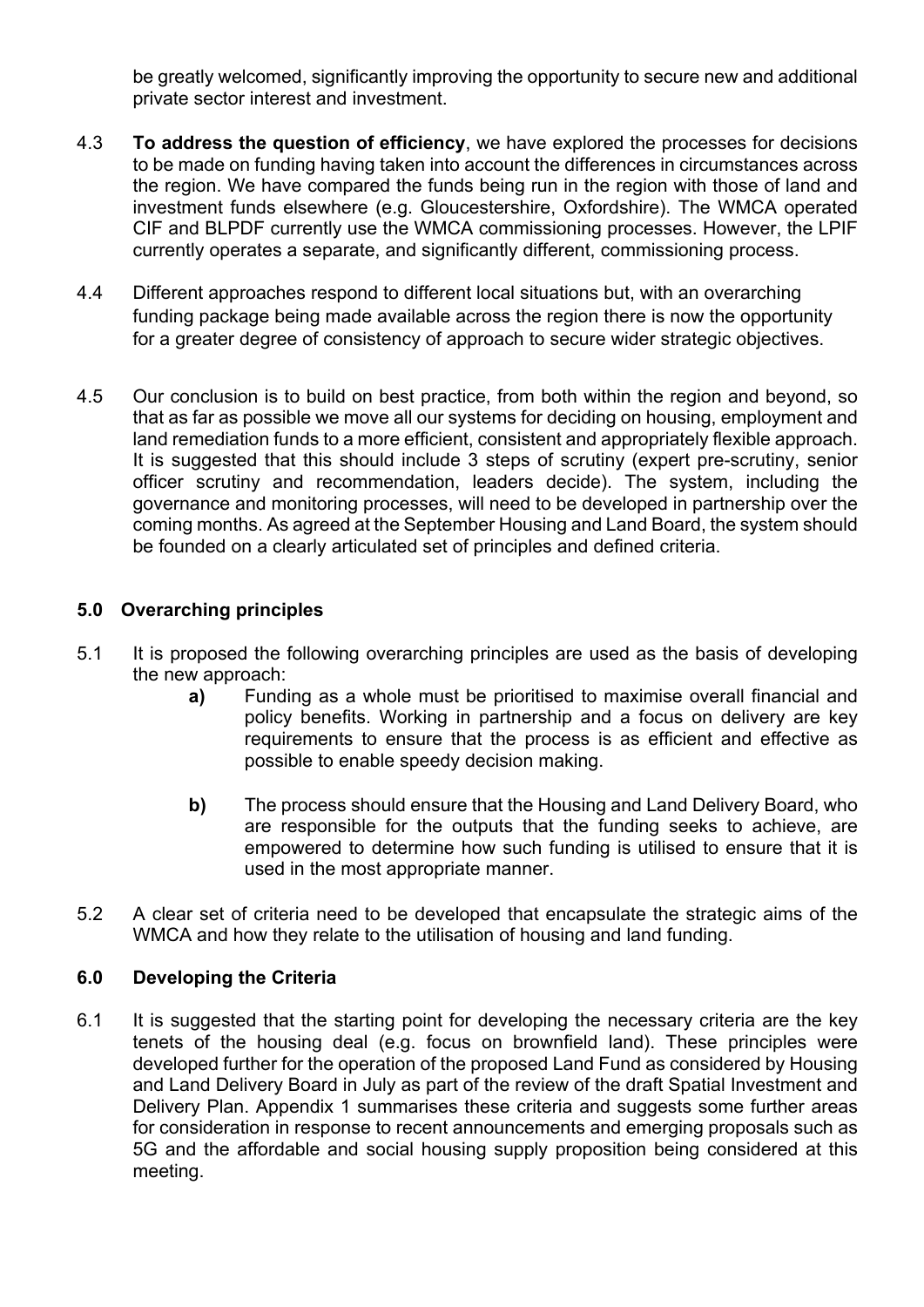6.2 The WMCA has a wider remit, notably inclusive growth and there is a need to develop criteria for other land uses. The criteria need to relate to the full range of WMCA housing and regeneration strategies and the types of schemes that are anticipated to seek funding. An agreed mechanism should also be in place for truly novel and unique proposals that fit the strategic goals of the WMCA, but have not been foreseen.

#### **7.0 Financial implications**

7.1 There are no financial implications identified as a result of this report. However, the proposals set out in this report may have financial implications in the future which will be considered at the appropriate time through future reports as necessary.

#### **8.0 Legal implications**

- 8.1 Section 113A(1)(a) of the Local Democracy, Economic Development and Construction Act 2009 gives the CA a power of competence appropriate for the purposes of carryingout any of its functions. Part 4 of The West Midlands Combined Authority Order 2016 (2016 No 653) confers that the functions relating to any Economic development and regeneration in the constituent councils are exercisable by the CA. Part 3 of The West Midlands Combined Authority (Functions and Amendment) Order 2017 confers the functions corresponding to the functions of the Housing Community Agency has in relation to the combined area. Part 7 of the Mayoral of The West Midlands Combined Authority (Functions and Amendment) Order 2017 confers the power to pay Grant (pursuant to s31 of the Local Government Act 2003) to the Mayor with assistance of members and officers of the Combined Authority.
- 8.2 There are no direct legal implications identified as a result of this report. However, the proposals set out in this report may have legal implications in the future which will be considered at the appropriate time through future reports as necessary.

#### **9.0 Equalities implications**

9.1 There are no equalities implications identified as a result of this report. However, equality needs to form an integral element of the aims to be incorporated within the assessment process to ensure some of the key housing and other inequality issues are addressed.

#### **10.0 Inclusive growth implications**

10.1 There are no inclusive growth implications identified as a result of this report. However, the proposals set out in this report may have inclusive growth implications in the future which will be considered at the appropriate time through future reports as necessary.

#### **11.0 Geographical Area of Report's Implications**

11.1 In implementing the recommendations of this report regard will be given to the wider West Midlands Geography.

#### **12.0 Schedule of background papers**

9.1 Item 6 Housing and Land Delivery Report 17th July 2018 - Spatial Investment and Delivery Plan Update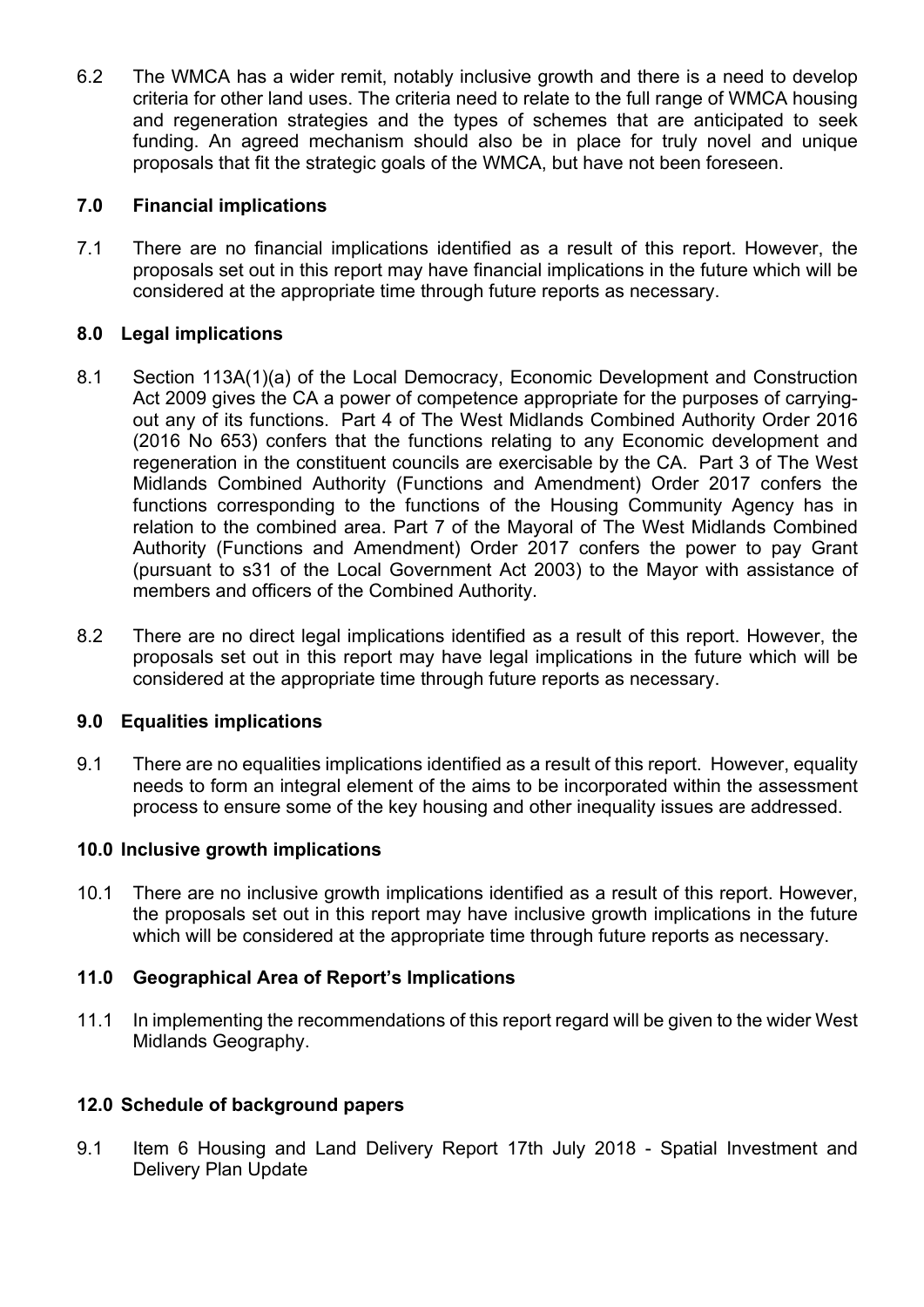- 9.2 Item 8 Investment Board 17th September 2018 WMCA Collective Investment Fund (CIF) – Dashboard
- 9.3 Item 9 Investment Board 17th September 2018 Brownfield Land and Property Development Fund (BLPDF) – Dashboard